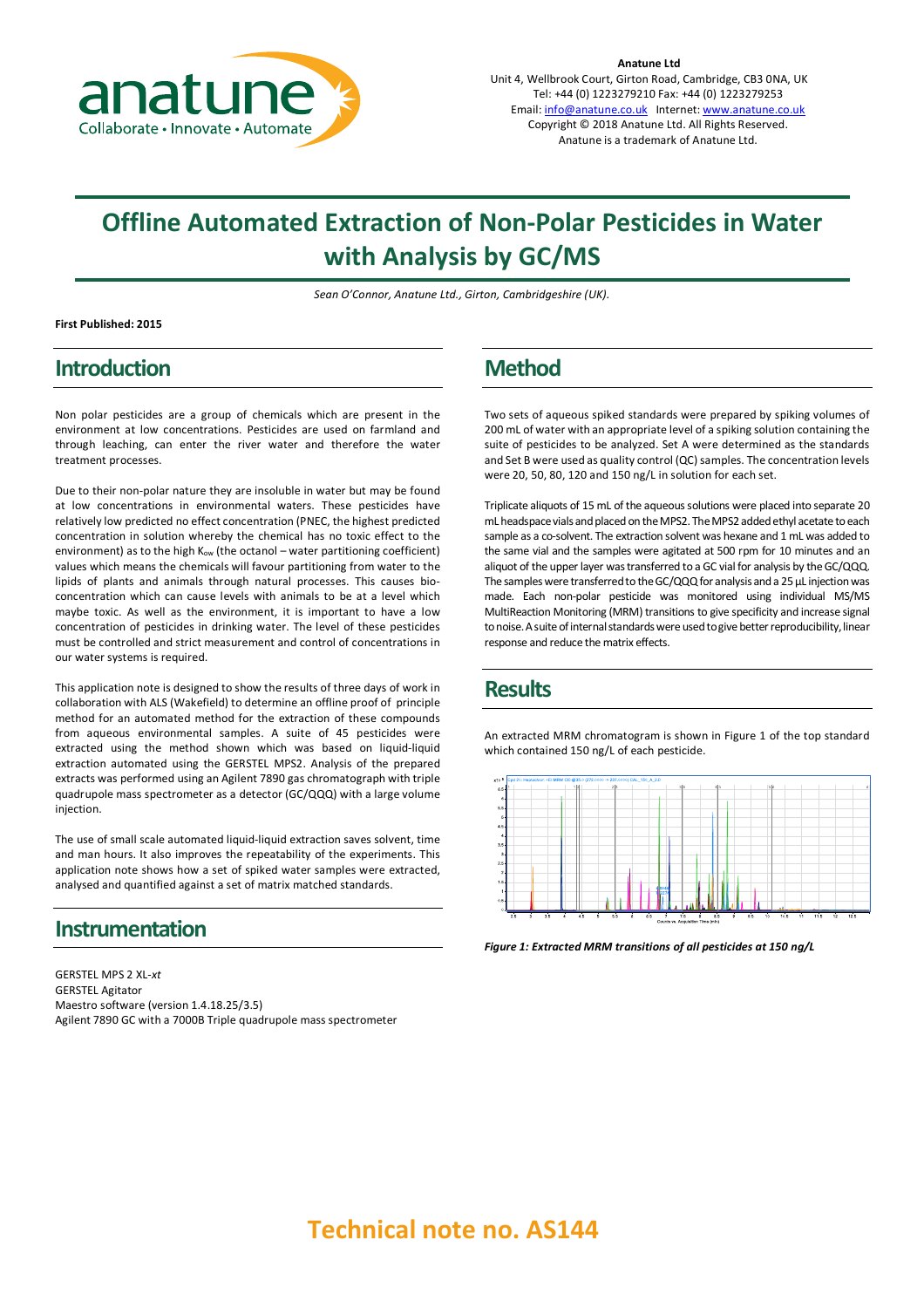

Figure 2 shows a typical overlay of a single pesticide at the 5 calibration levels. This shows clearly that the lowest level tested in this work 20 ng/L shows enough sensitivity that, when the signal to noise is used to calculate an approximate detection level, the method could be used at levels below 1 ng/L however this was not tested in this work.



#### *Figure 2: Overlaid chromatogram of pp-DDT at 20, 50, 80, 120 and 150 ng/L in solution*

The results indicated that a linear or quadratic fit gave a  $r^2$  values of 0.99 or greater for each of the 45 compounds analysed (Table 1). The accuracy of measurement at 20 ng/L was within the range of 100 ± 20 % for 35 and all were within 30 % of nominal.

| Aldrin              | Endrin                 | (E)-Permethrin       |
|---------------------|------------------------|----------------------|
| Carbophenothion     | Fenitrothion           | (Z)-Permethrin       |
| $\alpha$ -Chlordane | Fenvalerate            | Phorate              |
| Chlorothalonil      | Fluazifop-Butyl        | <b>PCB 28</b>        |
| Cyfluthrin          | Heptachlor             | <b>PCB 52</b>        |
| Cypermethrin        | (Z)-Heptachlor Epoxide | <b>PCB 101</b>       |
| Deltamethrin        | (E)-Heptachlor Epoxide | <b>PCB 118</b>       |
| Dichlobenil         | Hexachlorobenzene      | <b>PCB 138</b>       |
| Dieldrin            | Hexachlorobutadiene    | <b>PCB 153</b>       |
| op-DDE              | α-HCH                  | <b>PCB 180</b>       |
| pp-DDE              | β-НCН                  | Tecnazene            |
| op-DDT              | y-HCH                  | op-TDE               |
| pp-DDT              | δ-HCH                  | pp-TDE               |
| α-Endosulphan       | Isodrin                | 124-Trichlorobenzene |
| β-Endosulphan       | Methoxychlor           | Trifluralin          |

*Table 1: Compounds included in the analyses*

### **Discussion**

The method gave satisfactory results for 35 of 45 non-polar pesticides over the calibration range in terms of response and accuracy but further development would be required to give a complete method.

By automating the extraction process, using large volume injection and the specificity of the QQQ mass spectrometer, this method has been shown to have good reproducibility, accuracy and linearity between 20 and 150 ng/L.. This method could be improved further by increasing the sample to solvent ratio and by injecting a larger amount of sample for example 100 µL utilizing the GERSTEL CIS injector but this was not investigated in this application note. By using the larger injection size it was possible to cut out a concentration step between extraction and analysis.

The advantage of short preparation steps is that utilizing the Maestro software 'prepahead' function is that the extracts were made just prior to the analysis. This means that the preparation time is minimized. Although in this experimental work the preparation was done offline it would be possible to fully integrate the preparation and GC analysis to give great time savings overall.

Figure 3 (below) shows how the different stages of the extraction overlap to ensure

quick results. Full automation of this method and further optimization will be investigated in further application notes.



#### *Figure 3: By preparing the samples whilst the previous sample is being analysed*

Another advantage of the smaller scale automation is that the volume of solvent is reduced significantly whereas with most liquid-liquid extractions the volumes of solvent can be 10's if not 100's of millilitres, this method used 1 mL of the extraction solvent which means that solvent costs and exposures are reduced in orders of magnitude.

## **Further Work**

The work covered in this application note was a preliminary study into the feasibility of simple automated extraction of nonpolar pesticides. This study should be repeated using the suggested modifications below;

- 1. Full automation of the method.
- 2. Use of an Agilent 7010 QQQ triple quadrupole mass spectrometer to improve sensitivity.
- 3. Larger volume injection would further increase the detection limits of the methodology.
- 4. Investigation of sample to extraction solvent ratio and the time for equilibration would lead to optimized extraction conditions.

By using the above method improvements a fully automated method which can analyse the non-polar pesticides to the required level of quantitation (0.1 ng/L)

Once the parameters have been optimized a full laboratory testing program to assess the limits of detection, quantification, linearity of response and recovery in more complex aqueous samples would be needed to assess the robustness of the method.

# **Conclusion**

The work in this application note shows that it is possible to automate an extraction method for the analysis of non-polar pesticides. Following the further work suggested, this method would save analysts time, solvent and money compared to the current manual method. This would enable the analysts to be free to process the larger amount of data produced from the higher throughput which this automated process would provide. The reduction of solvent has two benefits which are reduction in costs of solvent overall and a reduction of exposure to the analyst, hence making the technique safer. Generaly, in all analytical work and especially the highly competitive contract laboratory sector, increased sensitivity would either

# **Technical note no. AS144**